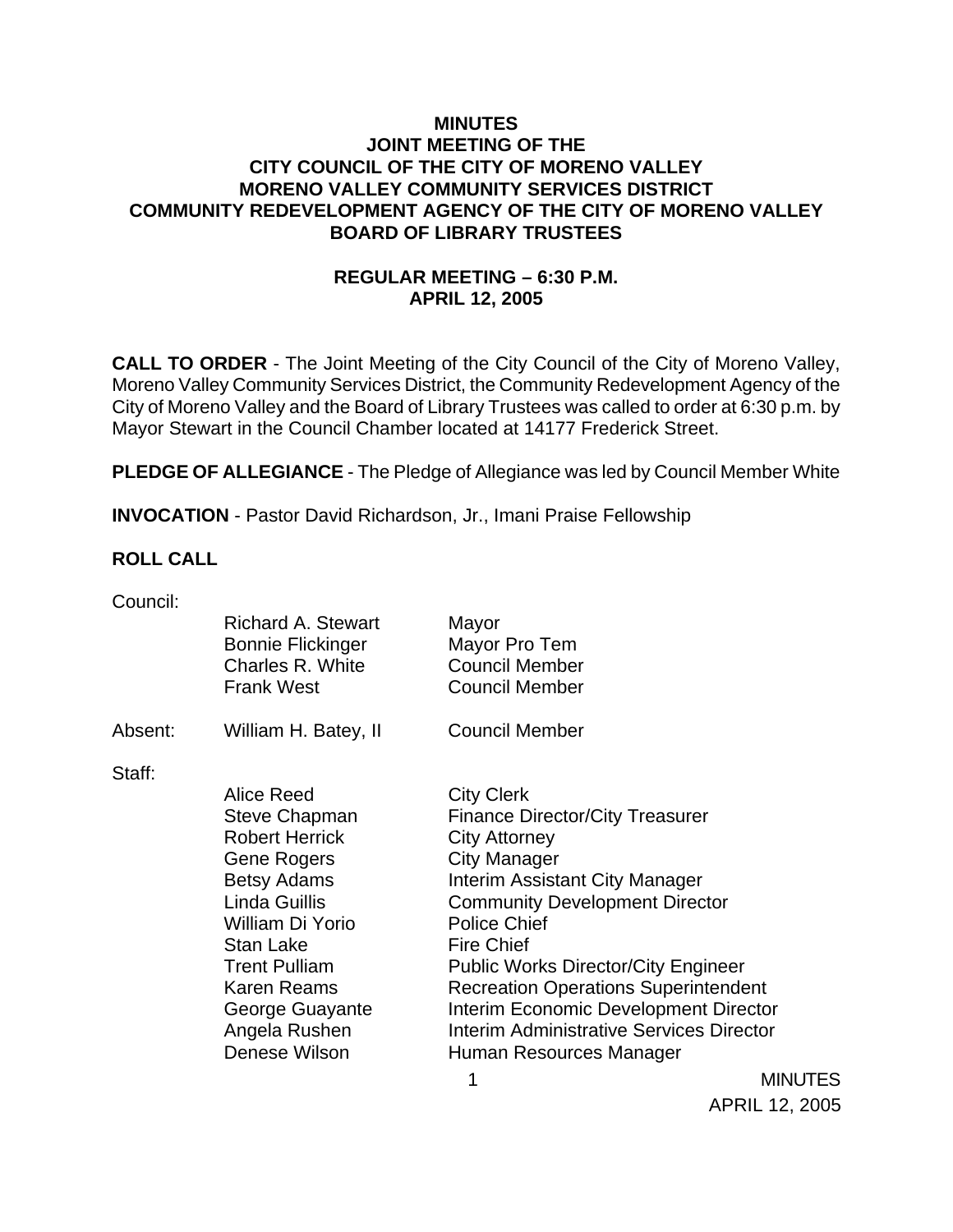# **JOINT CONSENT CALENDARS (SECTIONS A-D) OF THE CITY COUNCIL OF THE CITY OF MORENO VALLEY, MORENO VALLEY COMMUNITY SERVICES DISTRICT, COMMUNITY REDEVELOPMENT AGENCY OF THE CITY OF MORENO VALLEY AND THE BOARD OF LIBRARY TRUSTEES**

Mayor Stewart opened the agenda items for the Consent Calendars for public comments; there being none, public comments were closed.

# **A. CONSENT CALENDAR** - **CITY COUNCIL**

- A1. ORDINANCES FIRST READING BY TITLE ONLY Waived reading of all Ordinance Introductions and read by title only.
- A2. APPROVAL OF THE 2005/2006 FISCAL YEAR STORM WATER PROTECTION PROGRAM BUDGET FOR COUNTY SERVICE AREA (CSA) 152 (Report of: Public Works Department) Recommendation: Approve the County Service Area (CSA) 152 Budget for FY 2005/2006 in the amount of \$445,392; and authorize the levy of CSA 152 Assessment at \$8.15 per Benefit Assessment Unit (BAU) for FY 2005/2006.
- A3. REQUEST TO REMOVE THE CROSSWALK ON CACTUS AVENUE AT REDWING DRIVE (Report of: Public Works Department) Recommendation: Instruct Transportation Engineering Division to remove the crosswalk on Cactus Avenue at Redwing Drive on May 12, 2005.
- A4. RESOLUTION REPEALING RESOLUTION NO. 96-40, AND DESIGNATING AND AUTHORIZING CERTAIN CITY OFFICIALS TO EXECUTE APPLICATIONS AND DOCUMENTS FOR PURPOSES OF OBTAINING DISASTER RELATED FINANCIAL ASSISTANCE (Report of: Interim Assistant City Manager) Recommendation: Adopt Resolution No. 2005-30, repealing Resolution No. 96-40, and designating and authorizing certain city officials to execute applications and documents for purposes of obtaining financial assistance under Section 404 of Public Law 93-288, as amended by the Robert T. Stafford Disaster Relief and Emergency Act of 1988.

Resolution No. 2005-30

 A Resolution of the City Council of the City of Moreno Valley, California, Repealing Resolution No. 96-40, and Designating and Authorizing Certain City Officials to Execute Applications and Documents for Purposes of Obtaining Financial Assistance under Section 404 of Public Law 93-288, as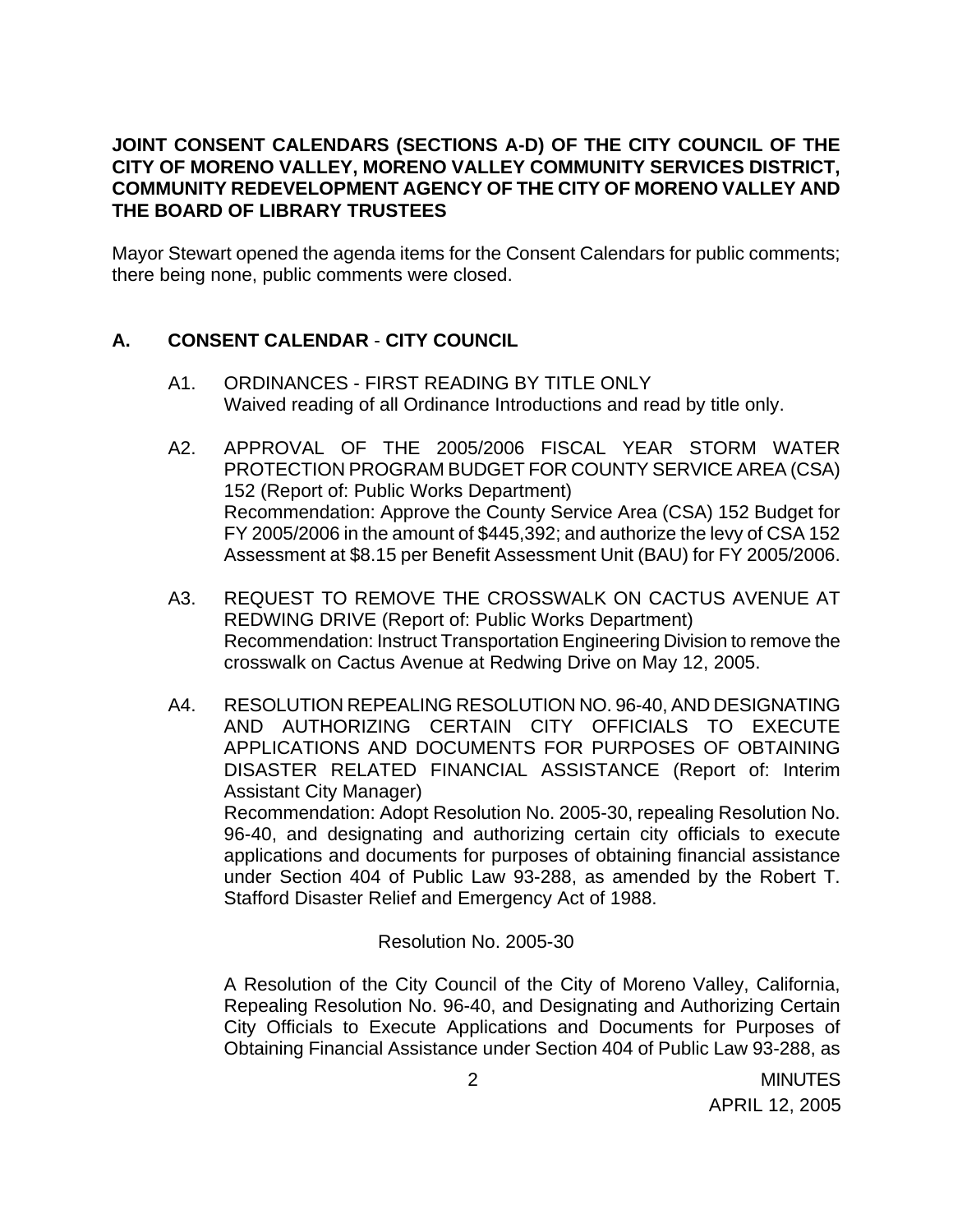Amended by the Robert T. Stafford Disaster Relief and Emergency Act of 1988

- A5. PROFESSIONAL CONSULTANT SERVICES AGREEMENT FOR IRONWOOD AVENUE IMPROVEMENTS FROM PIGEON PASS ROAD TO GRAHAM STREET, PROJECT NO. 05-12567423 (Report of: Public Works Department) Recommendation: Award the Agreement for Professional Consultant Services to Lim & Nascimento Engineering Corporation, 1887 Business Center Drive, Suite 6, San Bernardino, California 92408 to provide design services for the Ironwood Avenue Improvements; authorize the Mayor to execute the Agreement for Professional Consultant Services with Lim & Nascimento Engineering Corporation; and authorize the issuance of a Purchase Order to Lim & Nascimento Engineering Corporation, in the amount of \$131,261.00 (the proposal amount plus 10% contingency) when the Agreement has been signed by all parties (Account No. 125.67423.7200).
- A6. TRACT 30318 APPROVE GRANT DEED TO BEAZER HOMES HOLDING CORPORATION FOR A PORTION OF LOT 'A' - EAST SIDE OF LASSELLE STREET, SOUTH OF KRAMERIA AVENUE - SUBDIVIDER - BEAZER HOMES HOLDING CORPORATION - 1100 TOWN & COUNTRY, SUITE 100 - ORANGE, CA 92868 (Report of: Public Works Department) Recommendation: Approve the granting of a portion of Lot 'A' of Tract 30318 to Beazer Homes Holding Corporation; authorize the Mayor to execute the Grant Deed; and direct the City Clerk to forward the signed Grant Deed to Fidelity National Title Company for processing and forwarding to the County Recorder's office for recordation.
- A7. ACCEPTANCE OF GRANT MONIES FROM THE 2005 STATE HOMELAND SECURITY GRANT (Report of: Interim Assistant City Manager) Recommendation: Authorize the acceptance of grant monies in the amount of \$198,291.24 for fiscal year 2005/2006 from the State Homeland Security Grant for the purpose of preparedness.
- A8. APPROVAL OF PARCEL MAP 31475 SUBDIVIDE 2.02 ACRES INTO 2 RESIDENTIAL LOTS - MATHEWS ROAD, SOUTH OF KALMIA AVENUE AND EAST OF PERRIS BOULEVARD - SUBDIVIDER – TIMOTHY CANFIELD - 28915 CAMPBELL AVE., MORENO VALLEY, CA 92555 (Report of: Public Works Department) Recommendation: Waive Special Conditions LD 7 and LD 8 (Required Road Improvements); and approve Parcel Map 31475, authorize the City Clerk to sign the map, and transmit said map to the County Recorder's Office for recordation.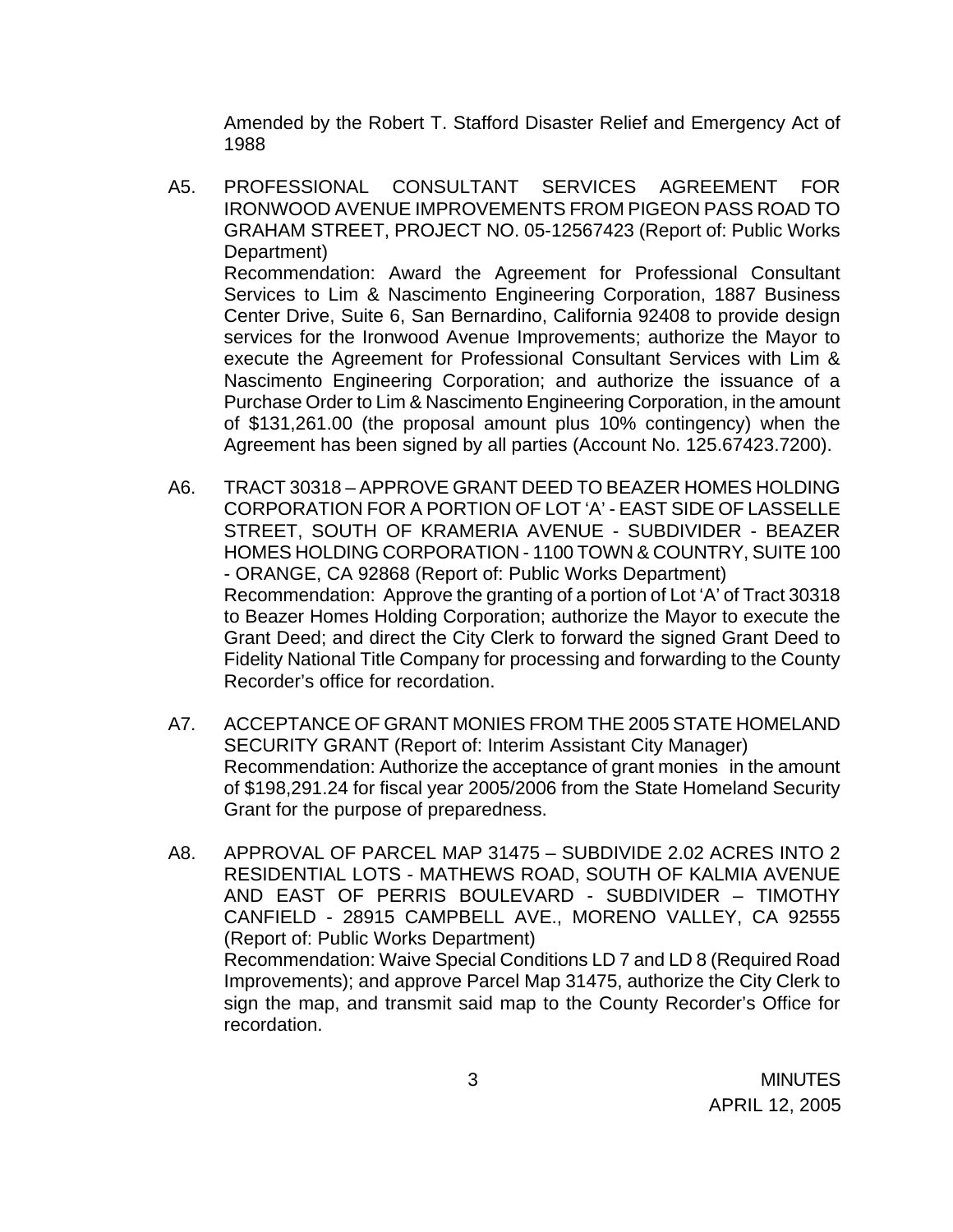- A9. APPROVAL OF FINAL MAP 27593 SINGLE-FAMILY RESIDENTIAL PROJECT, AND ACCEPT BONDS & AGREEMENT FOR PUBLIC RIGHT-OF-WAY IMPROVEMENTS - NORTHEAST CORNER OF FIR AVENUE AND MORRISON STREET, SUBDIVIDER - MVGH 2004, LLC, 2 PARK PLAZA, SUITE G, IRVINE, CA 92614 (Report of: Public Works Department) Recommendation: Approve Final Map 27593, authorize the City Clerk to sign the map, and transmit said map to the County Recorder's Office for recordation; accept the Bonds and Agreement for Public Improvements; authorize the Mayor to execute the Agreement; and direct the City Clerk to forward the signed Agreement to the County Recorder's Office for recordation.
- A10. REQUEST FOR ALL-WAY STOP CONTROL AT THE INTERSECTION OF CACTUS AVENUE AND OLIVER STREET (Report of: Public Works Department)

 Recommendation: Adopt Resolution No. 2005-31 to establish all-way stop controls at the intersection of Cactus Avenue and Oliver Street.

Resolution No. 2005-31

 A Resolution of the City Council of the City of Moreno Valley Establishing Stop Controls for West and East Bound Traffic on Cactus Avenue at Oliver **Street** 

- A11. MINUTES REGULAR MEETING OF MARCH 22, 2005 (Report of: City Clerk's Department) Recommendation: Approve as submitted.
- A12. SWAP MEET ORDINANCE (RECEIVED FIRST READING AND INTRODUCTION MARCH 22, 2005 ON A 5-0 VOTE) (Report of: Community Development Department) Recommendation: Adopt Ordinance No. 684.

Ordinance No. 684

An Ordinance of the City Council of the City of Moreno Valley, California, Amending Title 9 of the City of Moreno Valley Municipal Code with Respect to Indoor Malls

A13. AUTHORIZATION TO CONDUCT A FULL STREET CLOSURE ON A PORTION OF FIR AVENUE FROM APRIL 18, 2005 TO JUNE 24, 2005 - SUBDIVIDER: GRANITE HOMES, 2 PARK PLAZA, SUITE 700, IRVINE, CA 92614 (Report of: Public Works Department) Recommendation: Authorize the following full street closure in conjunction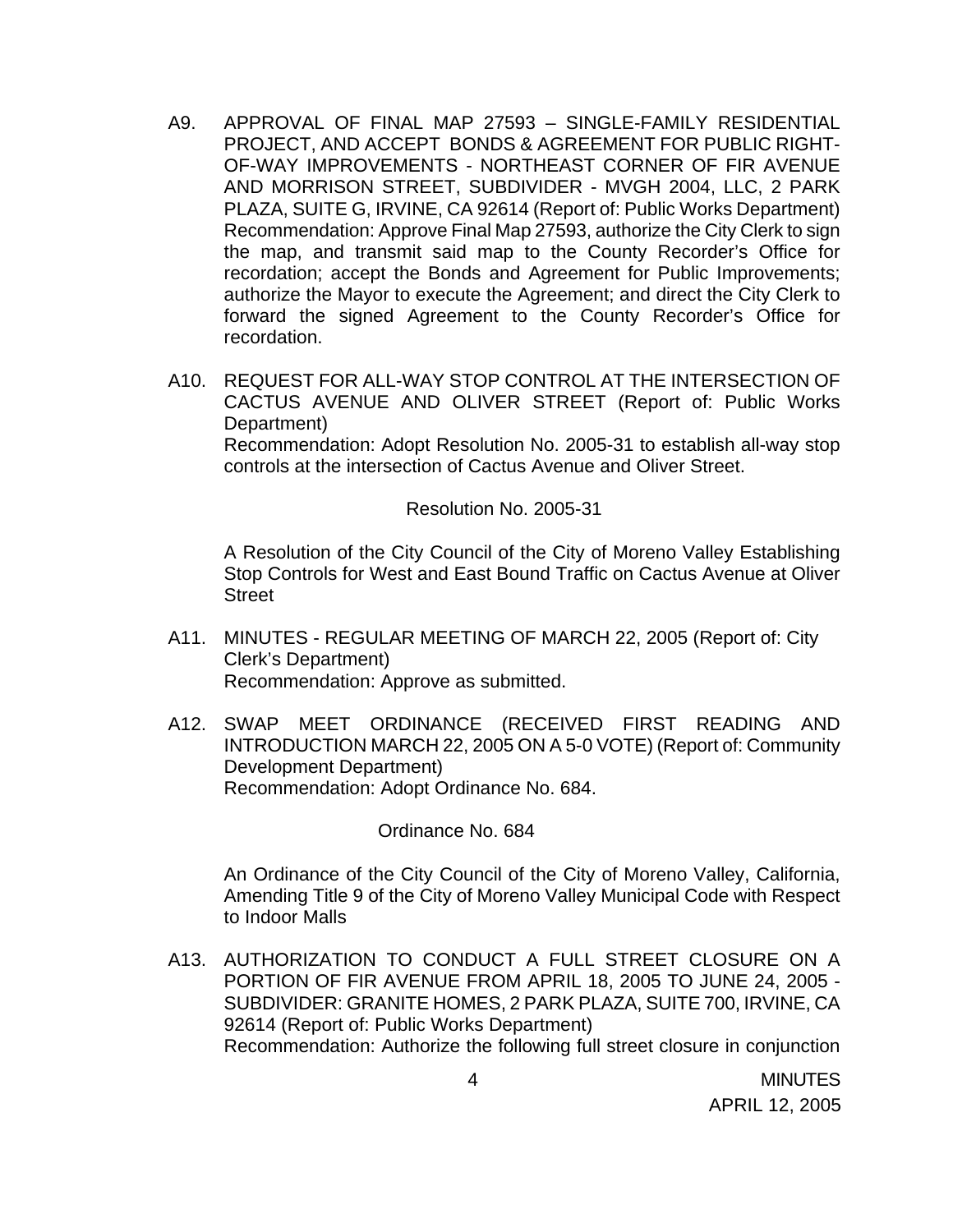with the construction of Tract 27593: Fir Avenue, from Morrison Street to 1000 feet east of Morrison Street, beginning Monday, April 18, 2005 to Friday, June 24, 2005.

- A14. APPROVAL OF GRANT APPLICATION SUBMITTAL FOR THE HAZARD ELIMINATION SAFETY (HES) PROGRAM, FEDERAL FISCAL YEAR (FFY) 2005/2006 (Report of: Public Works Department) Recommendation: Approve the submittal of the grant application for the Hazard Elimination Safety Program, Federal Fiscal Year 2005/2006.
- A15. APPROVAL OF MICROSOFT ENTERPRISE LICENSE AGREEMENT ONE YEAR RENEWAL WITH COMPUCOM SYSTEMS, INC. (Report of: Interim Administrative Services Director) Recommendation: Renew Microsoft Licensing maintenance and licenses on the County of Riverside's Microsoft Enterprise Agreement. Staff recommends CompuCom Systems, Inc. a Microsoft Large Account Reseller for one year renewal as being in the best interest of the City.
- A16. AUTHORIZATION TO APPROVE EXECUTIVE SEARCH CONTRACT WITH CPS EXECUTIVE SEARCH (Report of: Human Resources Director) Recommendation: Authorize the Mayor to sign a contract with CPS Executive Search to conduct a recruitment for the new City Manager for the City of Moreno Valley subject to the review and approval of the City Attorney.

## **B. CONSENT CALENDAR** - **COMMUNITY SERVICES DISTRICT**

- B1. ORDINANCES FIRST READING BY TITLE ONLY Waived reading of all Ordinance Introductions and read by title only.
- B2. REQUEST ADOPTION OF PLANS AND SPECIFICATIONS, AND AUTHORIZATION TO ADVERTISE FOR CONSTRUCTION BIDS FOR THE INSTALLATION OF STREET TREE LANDSCAPING FOR TRACTS 13576, 19080, 19081 AND ALL AFFECTED PHASES, PROJECT NO. 121-85620- 7200-04 (Report of: Public Works Department) Recommendation: Adopt the plans and specifications on file in the office of the City Engineer; and authorize the City Clerk to advertise the project for construction bids.
- B3. PUBLIC MEETING TO CONSIDER PUBLIC COMMENTS REGARDING MAIL BALLOT PROCEEDING FOR COMMUNITY SERVICES DISTRICT (CSD) ZONE D (PARKWAY LANDSCAPE MAINTENANCE) FOR: 1) TRACT 13585 – NORTH OF BAY AVENUE AND WEST OF LASSELLE STREET, 2) TRACT 19852 - NORTH OF COTTONWOOD AVENUE AND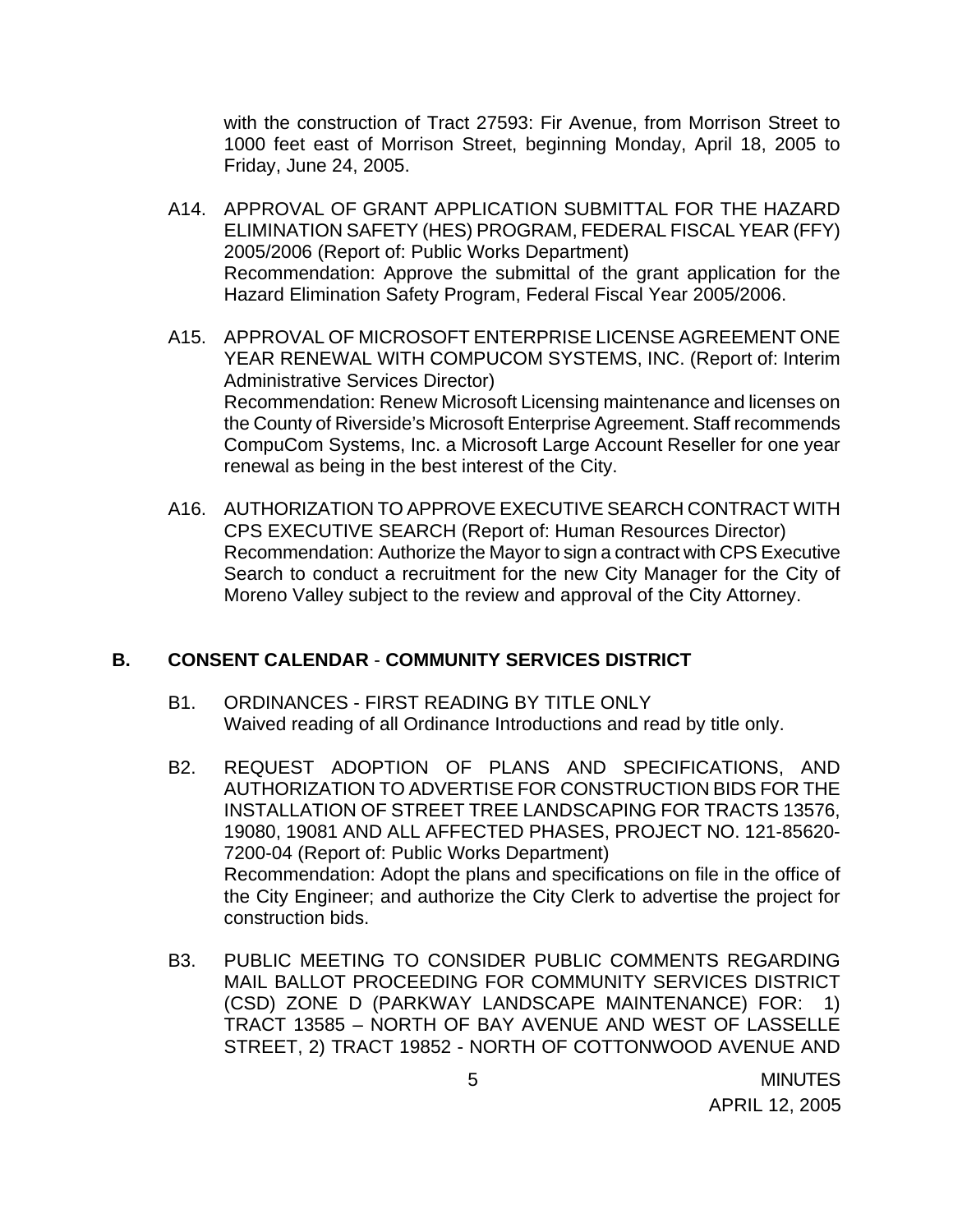WEST OF MORRISON LANE, 3) TRACT 20032 - SOUTH OF COTTONWOOD AVENUE AND EAST OF INDIAN STREET, 4) TRACT 21806 – NORTH OF MARIPOSA AVENUE AND EAST OF PERRIS BOULEVARD, AND 5) TRACT 24721 - WEST OF SHUBERT STREET BETWEEN EUCALYPTUS AVENUE AND DRACAEA AVENUE (Report of: Public Works Department) Recommendation: Accept public comments regarding mail ballot proceeding for the proposed increase in the CSD Zone D annual charges for Tracts 13585, 19852, 20032, 21806, and 24721.

B4. MINUTES - REGULAR MEETING OF MARCH 22, 2005 (Report of: City Clerk's Department) Recommendation: Approve as submitted.

## **C. CONSENT CALENDAR** - **COMMUNITY REDEVELOPMENT AGENCY**

- C1. ORDINANCES FIRST READING BY TITLE ONLY Waived reading of all Ordinance Introductions and read by title only.
- C2. MINUTES REGULAR MEETING OF MARCH 22, 2005 (Report of: City Clerk's Department) Recommendation: Approve as submitted.

#### **D. CONSENT CALENDAR** - **BOARD OF LIBRARY TRUSTEES**

- D1. ORDINANCES FIRST READING BY TITLE ONLY Waived reading of all Ordinance Introductions and read by title on
- D2. MINUTES REGULAR MEETING OF MARCH 22, 2005 (Report of: City Clerk's Department) Recommendation: Approve as submitted.

## **Joint Consent Calendar items A2 – D2 approved by a 4-0-1 vote. m/White, s/West, Council Member Batey absent.**

## **AGENDA ORDER**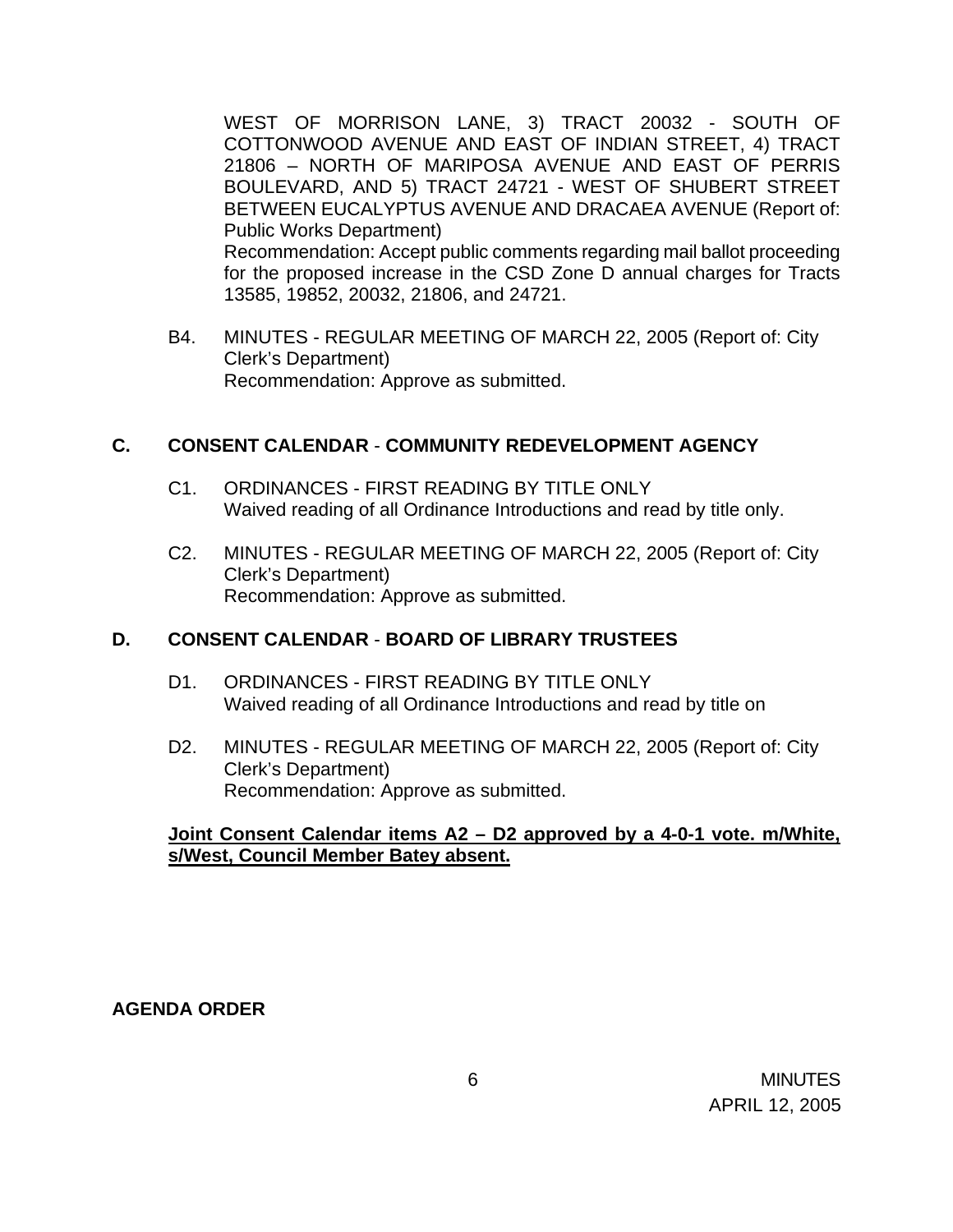G1. POWERPOINT PRESENTATION BY SOUTHERN CALIFORNIA ASSOCIATION OF GOVERNMENTS (SCAG) ON REGIONAL GROWTH ISSUES (CONTINUED FROM MARCH 22, 2005)

No Council action required.

# **E. PUBLIC HEARINGS**

E1. REBALLOT PROCEEDING FOR TENTATIVE TRACTS 31212 AND 31327 (AND ALL AFFECTED PHASES) FOR INCLUSION INTO COMMUNITY SERVICES DISTRICT (CSD) ZONE E-14 (MAHOGANY FIELDS) AND APPROVAL OF THE CSD ANNUAL CHARGE. TENTATIVE TRACT 31212 IS LOCATED ON THE EAST SIDE OF MORRISON STREET BETWEEN COTTONWOOD AVENUE AND BAY AVENUE. TENTATIVE TRACT 31327 IS LOCATED ON THE EAST SIDE OF MORRISON STREET BETWEEN BAY AVENUE AND ALESSANDRO BOULEVARD (Report of: Public Works Department)

 President Stewart opened the public testimony portion of the public hearing; there being none, public testimony was closed.

 Recommendation: That the Mayor and members of the Moreno Valley City Council, acting as President and members of the Board of Directors of the Moreno Valley Community Services District (CSD), after conducting the public hearing:

- 1. Tabulate the mail ballots for Tentative Tracts 31212 and 31327 (and all the affected phases) for the described service;
- 2. Verify and accept the results of the mail ballot proceeding as identified on the Official Tally Sheet and Assessor Parcel Number (APN) listing;
- 3. Receive and file with the City Clerk's Office the accepted Official Tally Sheet and APN listing; and
- 4. If approved, authorize and impose the applicable CSD Zone E-14 charges.

# **Directed the City Clerk to tabulate the ballots. m/White, s/Flickinger, 4-0-1, Council Member Batey absent.**

The Secretary announced the results as follows:

Tract 31212 – "Yes"; Tract 31327 – "Yes"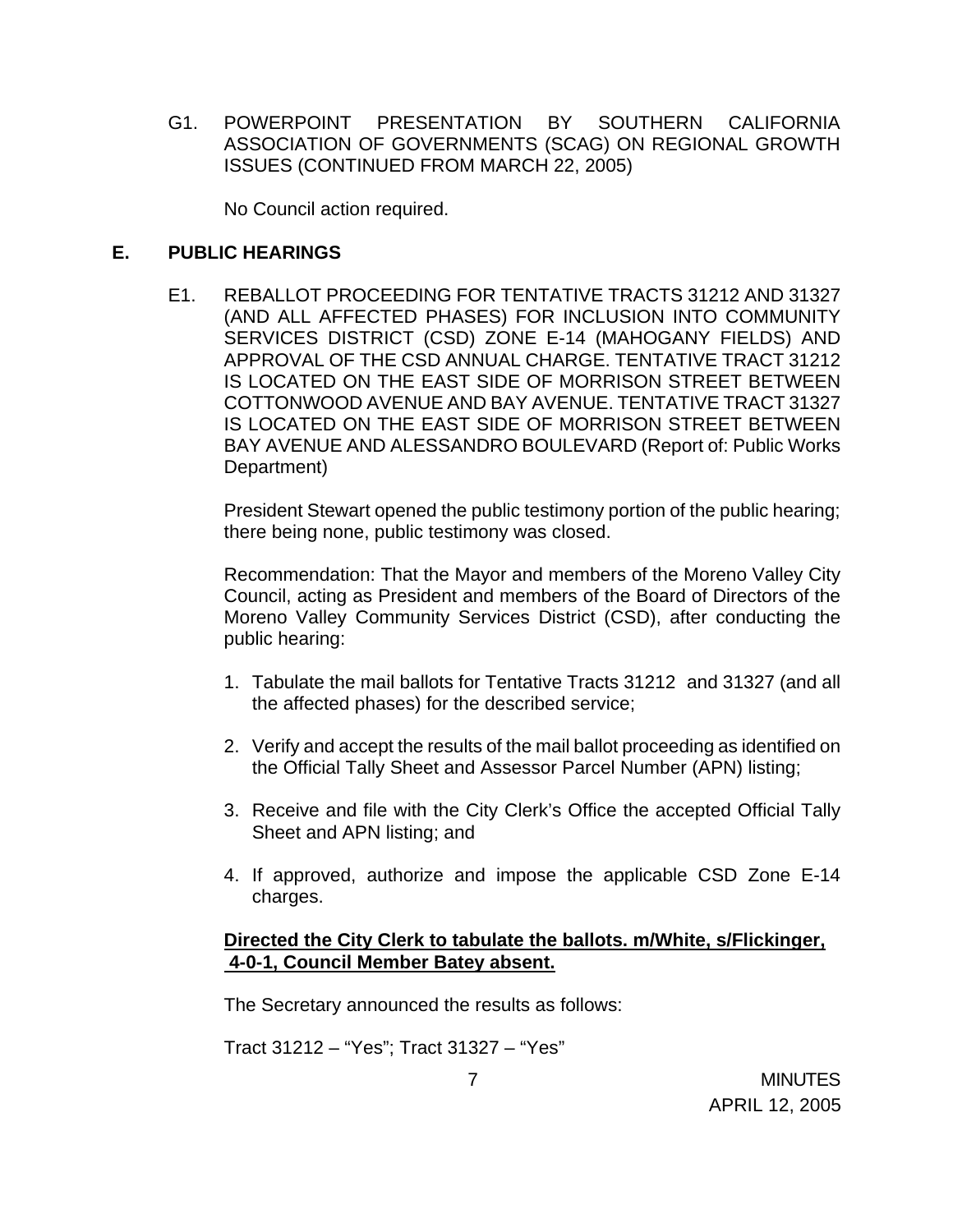# **Approved by a 4-0-1 vote. m/White, s/Flickinger, Council Member Batey absent.**

E2. A PUBLIC HEARING FOR AN APPEAL OF THE PLANNING COMMISSION'S DISAPPROVAL OF APPLICATION NOS. PA04-0173 AND PA04-0174. APPLICATION PA04-0173 IS AN AMENDMENT TO THE MORENO VALLEY MUNICIPAL CODE TO ALLOW VEHICLE SALES BUSINESSES ON A MINIMUM OF 0.75 ACRES AND LESS THAN 2.5 ACRES WITH A CONDITIONAL USE PERMIT IN THE COMMUNITY COMMERCIAL ZONE. PA04-0174 IS A CONDITIONAL USE PERMIT TO ESTABLISH A VEHICLE SALES BUSINESS ON APPROXIMATELY 0.89 ACRES AT 21115 BOX SPRINGS ROAD.(CONTINUED FROM MARCH 22, 2005) (Report of: Community Development Department)

 Mark Raleigh, General Manager and representative of Rock "N" Roll Motors, spoke on behalf of the project.

 Mayor Stewart opened the public testimony portion of the public hearing. Public testimony was received from Bob Chiordi (supports).

 Recommendation: That the City Council conduct a public hearing and take one of the following three actions:

1. Sustain the appeal in part by approving the Municipal Code Amendment with modifications and referring the Conditional Use Permit to the Planning Commission by taking the following actions:

Recognize that Application No. PA04-0173 is exempt from the California Environmental Quality Act in accordance with Section 15061 of the CEQA Guidelines; and introduce Ordinance No. 685, thereby approving Municipal Code Amendment Application No. PA04- 0173, with changes to allow either one or two vehicle dealerships on 2.5 acres, based on the findings contained in the proposed ordinance; and refer Conditional Use Permit Application No. PA04-0174, to the Planning Commission with direction to add conditions of approval requiring the parcel in question to be merged with the parcel to the west containing an existing RV dealership without placing conditions on the RV dealership and prohibiting vehicle repair within the new dealership. Staff supports this modification to the original recommendation.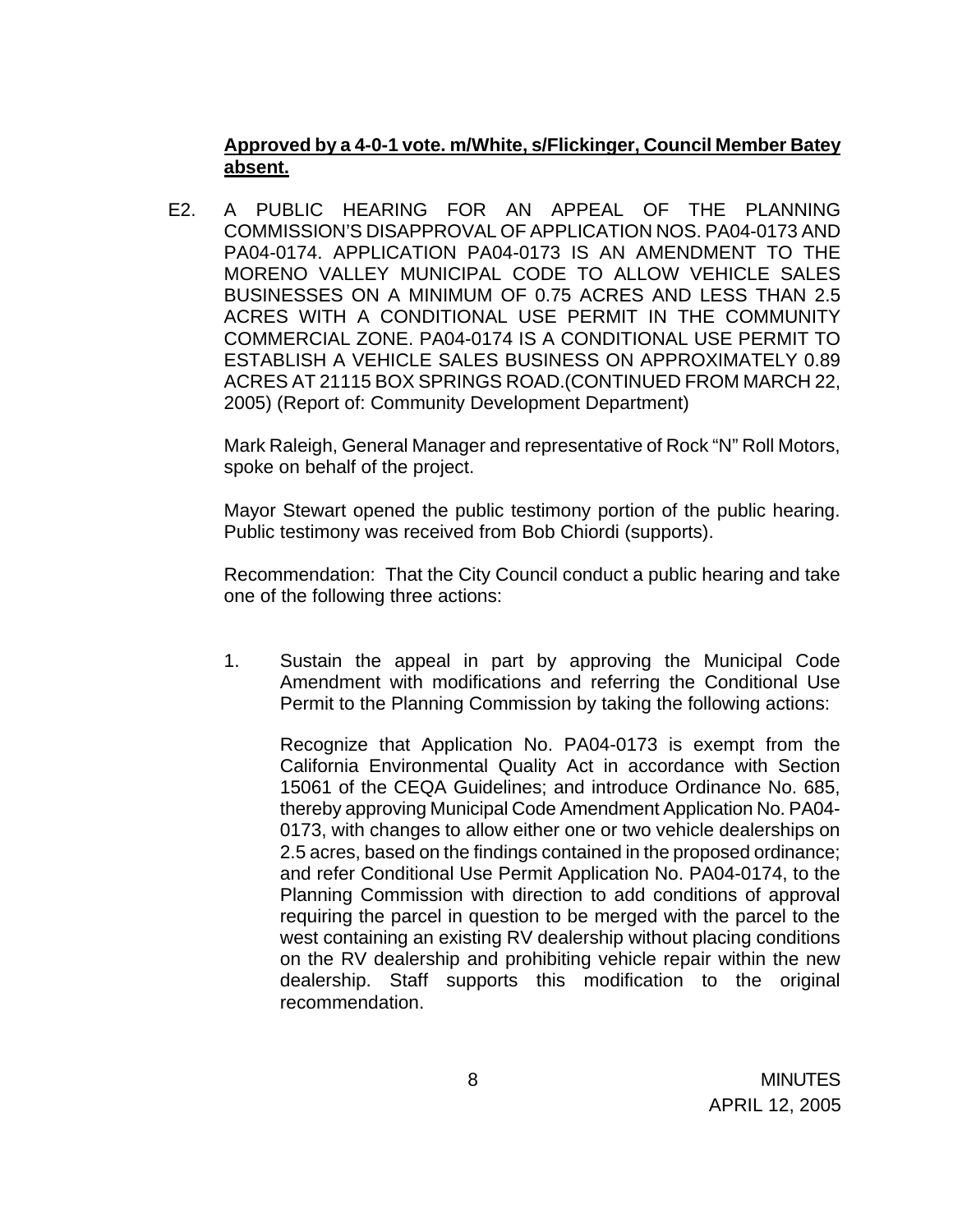# Ordinance No. 685 **(Adopted)**

An Ordinance of the City Council of the City of Moreno Valley, California, Amending Section 9.09.060 of Title 9 of the City of Moreno Valley Municipal Code Regarding Vehicle Dealerships and Rental **Agencies** 

or

2. Uphold the Planning Commission's disapproval by taking the following actions:

Uphold the Planning Commission's disapproval of Application Nos. PA04- 0173 and PA04-0174 based on the findings contained in the Planning Commission Resolution 2005-5; and direct staff to prepare a City Council resolution upholding the Planning Commission's disapproval of Application Nos. PA04-0173 and PA04-0174.

or

3. Approve the project by taking the following actions:

Recognize that Application Nos. PA04-0173 and PA04-0174 are exempt from the California Environmental Quality Act in accordance with Sections 15061 and 15301 of the CEQA Guidelines; and Introduce Ordinance No. 685, thereby approving Application No. PA04-0173, an amendment to Title 9 of the Municipal Code regarding vehicle sales businesses, based on the findings contained in the ordinance; and approve Resolution No. 2005-29, thereby approving Conditional Use Permit Application No. PA04-0174, based on the findings contained in the resolution; and subject to the conditions of approval attached to the resolution.

This action would be consistent with the original staff recommendation to the Planning Commission.

## Ordinance No. 685

An Ordinance of the City Council of the City of Moreno Valley, California, Amending Title 9 of the City of Moreno Valley Municipal Code to Allow Vehicle Sales Businesses Encompassing a Minimum of 0.75 Acres and Less Than 2.5 Acres with a Conditional Use Permit in the Community Commercial District and Subject to Specified Development Requirements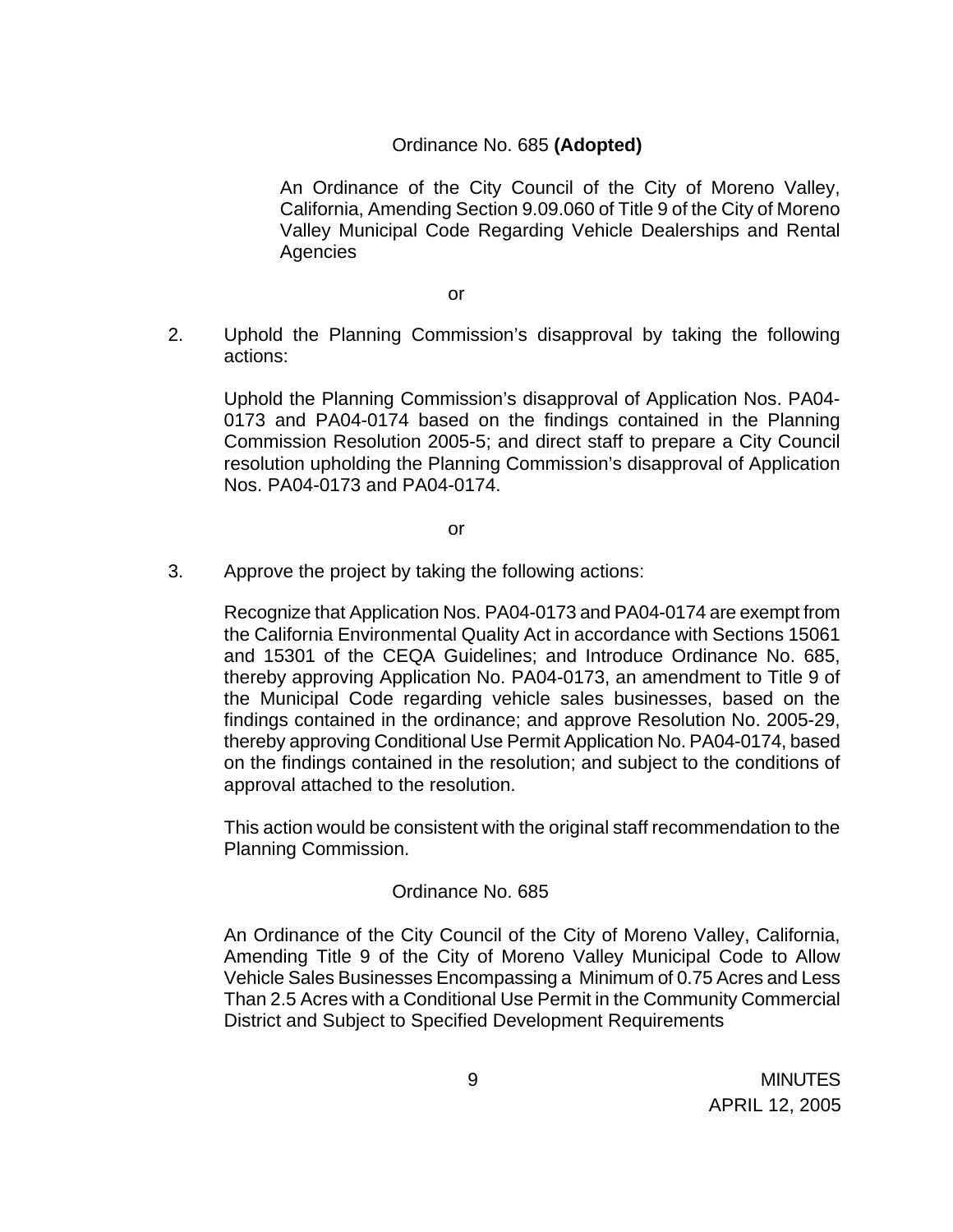### Resolution No. 2005-29

A Resolution of the City Council of the City of Moreno Valley Approving Application PA04-0174, a Conditional Use Permit to Establish a Vehicle Sales Business Located at 21115 Box Springs Road on Approximately 0.89 Acres

**Approved by a 4-0-1 vote to approve as amended. m/Flickinger, s/White, Council Member Batey absent.** Amended language to read: Recognize that Application No. PA04-0173 is exempt from the California Environmental Quality Act in accordance with Section 15061 of the CEQA Guidelines; and introduce Ordinance No. 685, thereby approving Municipal Code Amendment Application No. PA04-0173, with changes to allow either one or two vehicle dealerships on 2.5 acres, based on the findings contained in the proposed ordinance; and refer Conditional Use Permit Application No. PA04-0174, to the Planning Commission with direction to add conditions of approval requiring the parcel in question to be merged with the parcel to the west containing an existing RV dealership without placing conditions on the RV dealership and **require the Planning Commission to prohibit vehicle repair within the new dealership.**

# **ITEMS REMOVED FROM CONSENT CALENDARS FOR DISCUSSION OR SEPARATE ACTION - NONE**

## **G. REPORTS**

- G2. CITY COUNCIL REPORTS ON REGIONAL ACTIVITIES
	- a) Report on March Joint Powers Authority by Mayor Stewart

 Mayor Stewart gave an update on the DHL facility located at March Air Reserve Base.

 Fire Chief Lake announced that the Riverside County Board of Supervisors voted 4-1 this morning to adopt a resolution to keep the California Department of Forestry aircraft at Hemet-Ryan Airport.

G3. RESOLUTION 2005-32 TO AMEND FEE RESOLUTION 2004-55 TO INCREASE PENALTIES FOR STREET SWEEPING PARKING VIOLATIONS (Report of: Community Development Department)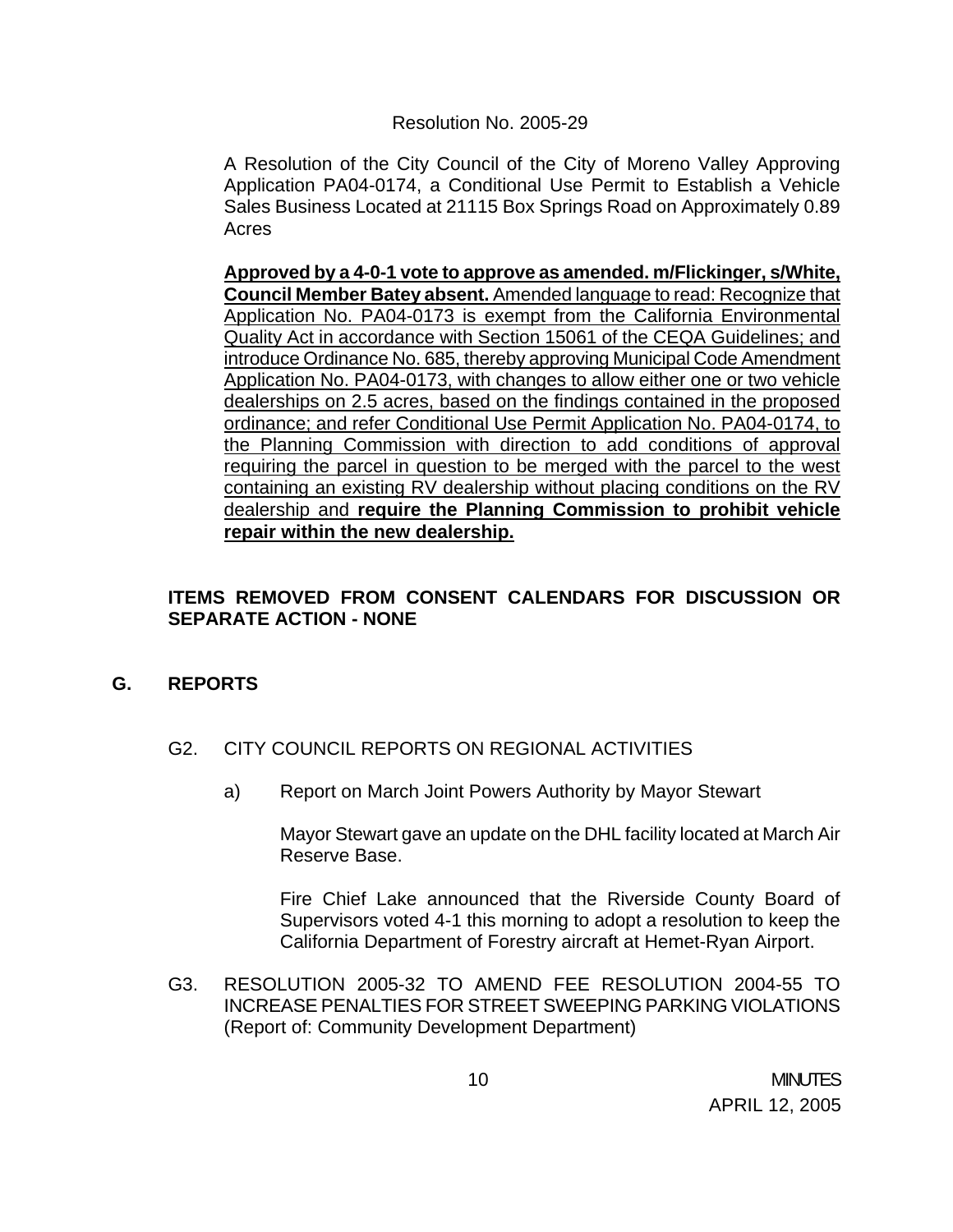Mayor Stewart opened the agenda item for public comment. Public comment was received from John Hayes (supports).

 Recommendation: Approve Resolution 2005-32 to amend Resolution 2004- 55 (Fee Resolution Schedule) to increase street sweeping parking violation fines from \$25 to \$35 per violation.

### Resolution No. 2005-32

 A Resolution of the City Council of the City of Moreno Valley, California, Amending Resolution No. 2004-55 to Increase Penalties for Street Sweeping Parking Violations

## **Resolution No. 2005-32 adopted by a 4-0-1 vote, with staff to come back at the Study Session of October 18, 2005 with statistics on the impact of the increase. m/Flickinger, s/White, Council Member Batey absent.**

G4. DISCUSSION AND RECOMMENDATIONS FOR MODIFICATION OF THE EXISTING BUSINESS PARK STANDARDS (Report of: Community Development Department)

 Mayor Stewart opened the agenda item for public comments; there being none, public comments were closed.

Recommendation: That the City Council direct staff to prepare a Municipal Code Amendment that would include the following:

- A. Modify the existing Business Park standards to limit more intense warehousing and industrial uses within the Business Park designation that would not be appropriate adjacent to residential and other sensitive uses; and
- B. Establish a new "Light Industrial" zone in the Municipal Code and zoning atlas that would apply to areas that are currently designated Business Park, but are appropriate for larger warehousing and industrial projects.

**Approved by a 4-0-1 vote as amended, with staff to come back with a rough draft incorporating the changes into the Municipal Code. m/Flickinger, s/West, Council Member Batey absent.**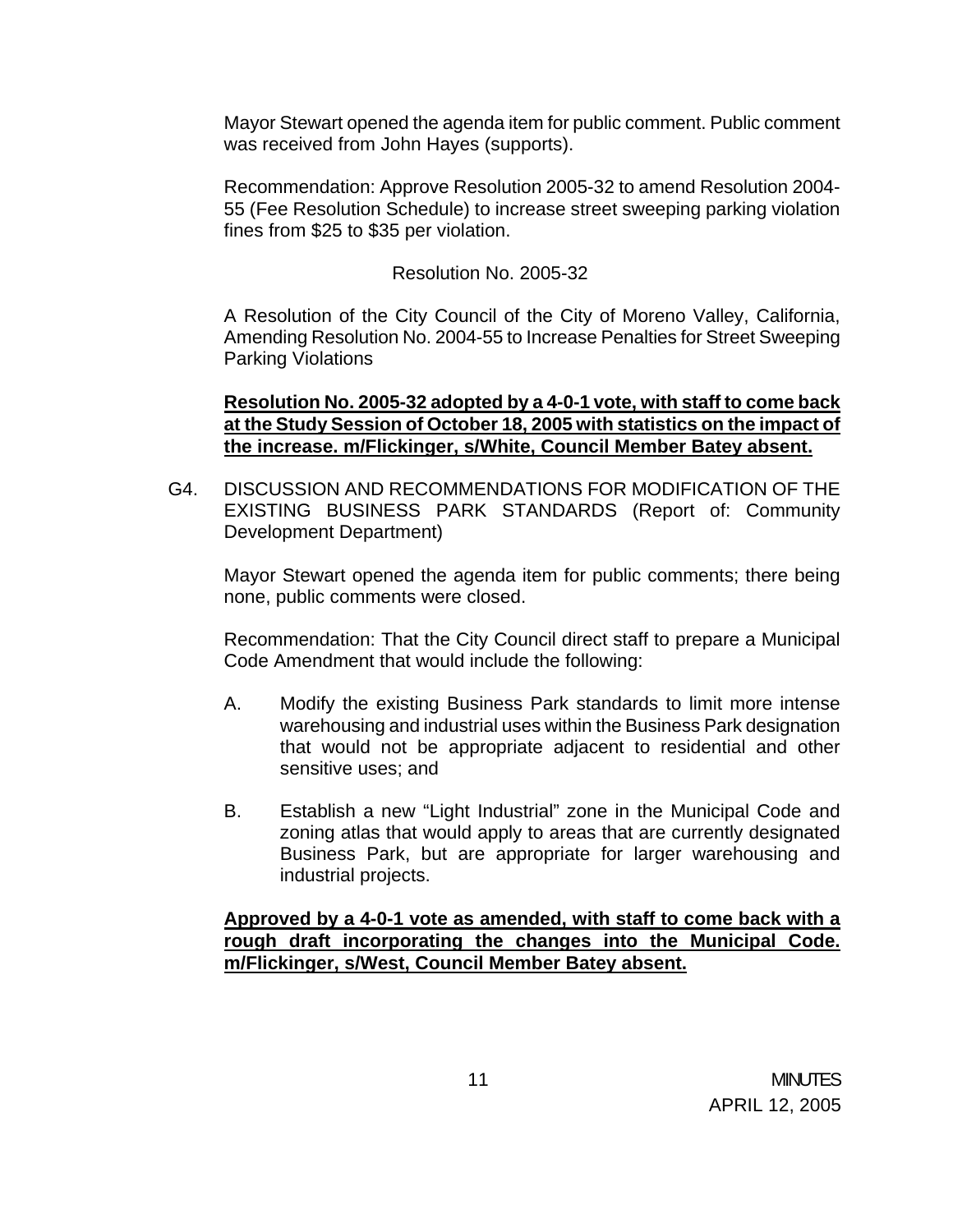G5. LEGISLATIVE UPDATE (Report of: Interim Assistant City Manager) Recommendation: That the City Council receive and file the informational report.

 Mayor Stewart opened the agenda item for public comments. Public comments were received from Daryl Terrell.

# **Approved by a 4-0-1 vote. m/White, s/West, Council Member Batey absent.**

 G6. CITY MANAGER'S REPORT (Informational Oral Presentation – not for Council action)

The City Manager gave a brief report on the March Joint Powers Authority Technical Advisory Committee Revenue Sharing Agreement.

# **H. LEGISLATIVE ACTIONS**

ORDINANCES - 1ST READING AND INTRODUCTION

H1. ORDINANCE REPEALING PROVISIONS RELATING TO CAMPAIGN DISCLOSURE (Report of: City Clerk's Department)

 Mayor Stewart opened the agenda item for public comments; there being none, public comments were closed.

Recommendation: Introduce Ordinance No. 686, repealing Ordinance No. 232 and Ordinance No. 391, which established provisions relating to campaign disclosure. (Roll call required)

Ordinance No. 686

 An Ordinance of the City Council of the City of Moreno Valley, California, Repealing Ordinance No. 232 and Ordinance No. 391, which Established Provisions Relating to Campaign Disclosure

# **Approved by a 4-0-1 vote. m/White, s/Flickinger, Council Member Batey absent.**

ORDINANCES - 2ND READING AND ADOPTION - NONE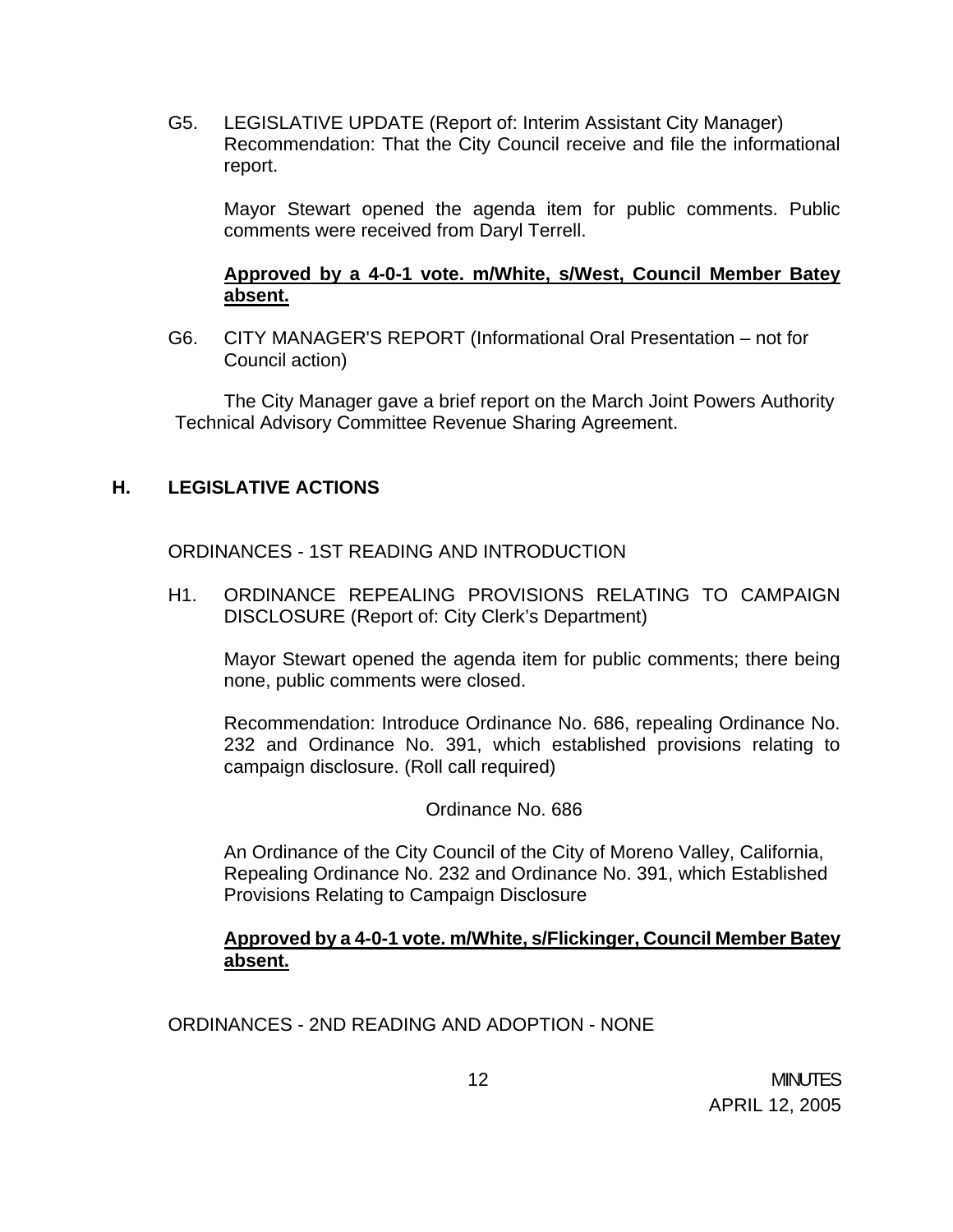# ORDINANCES - URGENCY ORDINANCES – NONE

# RESOLUTIONS – NONE

PUBLIC COMMENTS **ON ANY SUBJECT NOT ON THE AGENDA** UNDER THE JURISDICTION OF THE CITY COUNCIL ARE AS FOLLOWS:

### Daryl Terrell

- 1) Our destiny
- 2) Better America
- 3) Moreno Valley is a world class city

### **CLOSING COMMENTS AND/OR REPORTS OF THE CITY COUNCIL, COMMUNITY SERVICES DISTRICT, OR COMMUNITY REDEVELOPMENT AGENCY**

#### Council Member White

- 1) Recommended to fellow Council Members he would like to address the reduction of the 2.5 to 1.5 minimum lot size for used car lots to a future Study Session (not supported by other Council Members)
- 2) Stated public comments should be on specific subject on the agenda under the jurisdiction of the City Council

#### Mayor Pro Tem Flickinger

1) Commented on Legislative trip to Sacramento – very positive experience

#### Council Member West

1) Congratulated the girls varsity basketball team from Canyon Springs High School

#### **Mayor Stewart**

1) He and three other Council Members attended the Legislative Dinner with City's lobbyist Gonzalves in Sacramento – very worthwhile trip

There being no further business to conduct, the meeting was adjourned to Closed Session at 8:50 p.m. by unanimous informal consent.

## **CLOSED SESSION**

**REPORT OF ACTION FROM CLOSED SESSION BY CITY ATTORNEY, IF ANY - NONE** 

## **ADJOURNMENT**